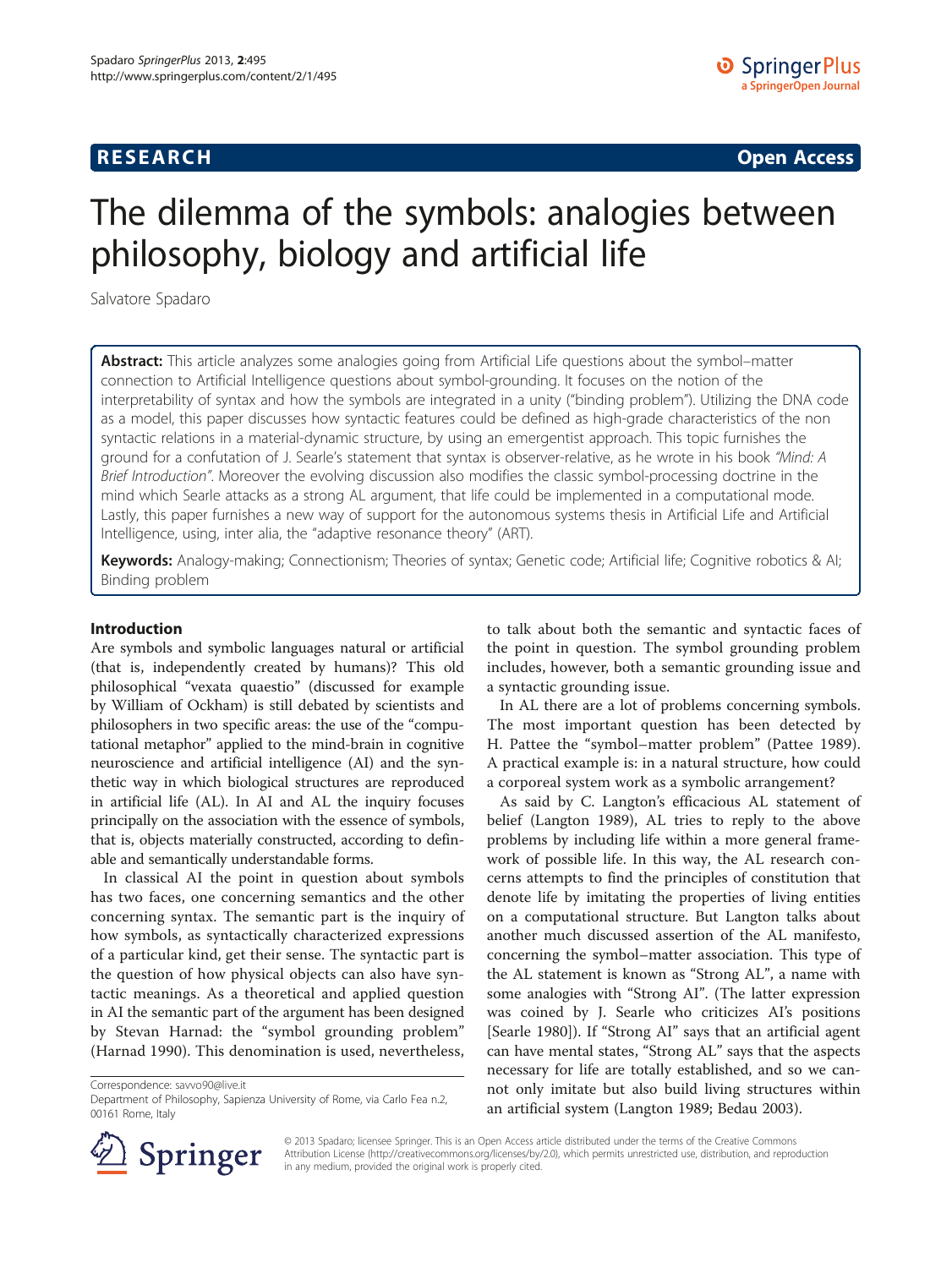The desideratum of this paper is to propose some useful analogies between the symbol–matter relationship in AL and the symbol grounding problem in AI. I will talk about the ideas of formal convention and syntactic definitions in relation to these issues considered in this paper. Another target is to show analogies between AL, the biological dominion, and the idea that symbolic labor in AI-inspired cognitive sciences is more effective than the idea of the formal classical approach.

### Against Searle's conception of syntax

The typical symbol processing criterion in cognitive studies considers the cerebral operations as concerning symbolic calculations in an inner terminology of thinking and that the mind is, as a consequence, a sort of CPU. Searle's famous argument against this theory is the so-called "Chinese Room Argument" (Searle [1980](#page-9-0)). This idea analyses the connection between the syntactic and semantic characteristics of intellective categories (for a general and historical introduction see Cordeschi [2002\)](#page-9-0). In a more recent elaboration, Searle talks about the connections between the material and syntactic components of the mind (Searle [2004:](#page-9-0)91). In brief, this idea states that syntactic characteristics are intrinsically spectator-relative and this is impossible for a material structure, like the encephalon, and therefore it is impossible for it to have a syntax; so, the idea that a brain is a "syntactic motor" is not correct, according to this thesis.

The essence of Searle's statement has three points, from which he draws a final interpretation:

- 1. Computational data processing is denoted syntactically as symbol manipulation.
- 2. The formal syntactic aspects of physical structures are constructed in regard to some codifying functions supported by a viewer outside the structure.
- 3. Consequently, a material structure is a syntactic, computational one and one only and is not inborn but associated to the mapping task. ("Syntax is not intrinsic to physics").

Thus, Searle concludes that subjects cannot consider a material structure as intrinsically computational but they can ascribe to it a computational form. Additionally, the syntax of a given structure is not the cause of our behavior.

It is significant to observe that this statement (explained in "Mind: a brief introduction") differs from the Chinese Room Argument. The goal of the Chinese Room conjecture is the Strong AI point of view that the brain is a computational process, and the argument proceeds by showing that mental essence cannot be captured by the syntactic exploitations of computational processes.

In contrast to the above, this paper argues in favor of what Searle calls (quite ironically, in my opinion) "Cognitivism",

that is: the mind is a computational machine and therefore attempts to show that "syntax" is not basically an observer-related assumption ("Cognitivism" considers syntax as an intrinsic feature of the matter). If Searle's ideas were right about the connection between material and syntactical structures, the consequences for AI and AL would be substantial: the idea that the mind is a syntactic machine would be incongruous; and, the idea that mental mechanisms are computational would have no link to the ground. And Strong AL too would be indefensible, because it is irrational to say that there could be a viewer-absolute computational midway in which to construct the principles of living beings.

Although Searle's idea on syntax is, in a certain way, connected to his view on the philosophy of mind, his assertion that "syntax is not intrinsic to physics" could be controverted without getting involved in the philosophical discussions about intentionality and qualia. First of all, we can bypass Searle's puzzling separation between epistemology and ontology by assuming that, as in the scientific tradition, problems regarding what something is, could not be discussed independently from problems referring to how we discover what something is. In the current discussion, this could signify that the statement regarding what syntactic characteristics are, cannot be studied independently from the question of how a structure gets syntactically explicated. From this point of view, the parallel "syntax/semantics" could be exhaustive: only when we discover that a structure is semantically knowable, we don't require further questions regarding if it is "really" semantic (see Haugeland [1997](#page-9-0)); similarly when we find that a structure is syntactically understandable we don't require further investigation regarding if it is "really" syntactic. However, "really" (or "epiphenomenologically") doesn't obligatorily correspond to "intrinsically" (or "essentially"). A thing could be really X without being intrinsically X; it could be F only "interrelationally"; for example in Hobbes' second of the sixteen "Objectiones ad Cartesii Meditationes" (1641) he said, talking about the mind, that it is not correct to argue from "I am thinking" to "I am thought' or from "I am walking" to "I am a walk": an intelligent thing is not the same to intellection (Hobbes used, I think, a materialist point of view but this example is also very interesting in an emergentist context). Alternatively, we should examine the theoretical and experimental reasons used in defense of the syntactic ground in computational projects such as AI or AL. The next two sections will be dedicated to this chore and they will affirm that there are strong reasons to confute Searle's affirmation that "syntax is not intrinsic to physics".

The strategy used will have some significant effects. It will support the position that Searle is de facto disputing against—the cognitive approach; however, it will amplify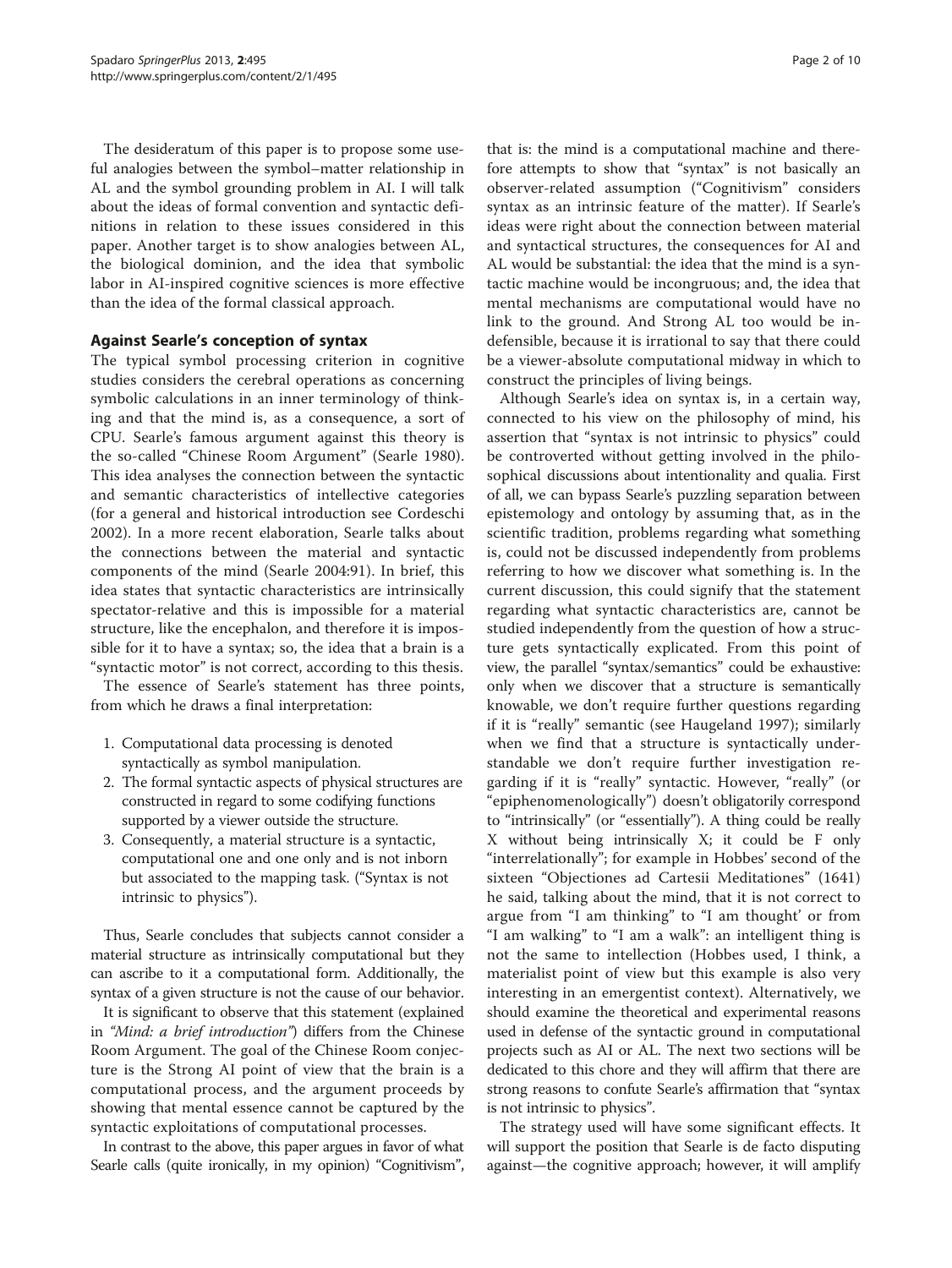some problems regarding the relevance of the Strong AL argument. It could also produce a new procedure to reinforce the "complex autonomous system" research agenda within AL, connectionism and cognitive science (Varela & Bourgine [1992](#page-9-0); McClelland [2010](#page-9-0)). From this research activity a more effective idea of symbolic working will, hopefully, be forthcoming.

## An intrinsically syntactic mind

We could start by examining the classical cognitive thesis for determining the mind, at a determined level of analysis, as a material symbol system. Two principal theses have been furnished. The first one addresses intentionality, particularly to the semantic states of mental categories that are involved in the production of behavior and that we believe are envisaged in the mind. The second one addresses complexity, in particular to the structural complexity of the mind.

In his books "Computation and Cognition" [\(1984\)](#page-9-0) and "Things and Places" [\(2007\)](#page-9-0), Pylyshyn talks about how computational descriptions must be considered in relation to the measuring supported by two interpreting operations, the semantic function (SF) and the instantiation function (IF). On one hand, The semantic function codifies from distributed functional states onto some spheres of specific interpretation. This process is necessary for formal procedures as a calculation because it is a rule-governed modus operandi characterized beyond semantic aspects (Fodor et al. [2002](#page-9-0)). For this reason, the first assumption of Searle's thesis, that computation is described only at the syntactic level, isn't very correct within the ambiance of the symbol processing procedure.

On the other hand, the instantiation function connects from material categories to computational categories.

This is the interpretation function which is in accordance to the interpretation of syntax: its mission is, therefore, to demonstrate how syntactic elements are physically constructed. Unfortunately, Pylyshyn' s analysis of the instantiation function doesn't supply many elucidations about this matter because the syntactically different elements calculated in the evaluation aren't easily ascribed to the structure, but intrinsic in it. The question becomes more complex when it is said that computational elements are independent from any determined physical medium; however, multiple realizable material productions of a computational function, as stated by Pylyshyn, are principally open-ended.

So multiple realizability is usually recognized as a positive element in the computational metaphor of the brain, for it supplies a representation of how not strong tokentoken identities are required between brain cases and material cases.

Searle answers, per contra, that the multiple realizability of computational cases is only an evidence that the mental

properties are not inherent to the structure, but derived from an external analysis. He observes that a differentiation should be given between tools whose purposes are multiply realizable (like, thermostats) and are, however, described as the creation of identical material effects (like, the regulation of temperature), and tools whose multiple realizability is expected from their essentially formal characteristics (for example, Turing machines).

This differentiation between what could be denominated functional multiple realizability and formal multiple realizability signifies the existence of another important idea. This is the idea of digitality. One argument that is usually furnished for explaining why material symbol structures could be multiply realizable is that they are digital structures. It is not very clear among cognitive scientists or philosophers how to describe digital structures and their functions as, e.g., processing information (Pylyshyn [1984](#page-9-0); Chomsky [2004](#page-9-0)), but for our purposes, a digital structure is one whose actions are part of a limited number of categories that are always determined; however, for any given category, a case is either of that sign or it isn't, and difference among the cases that appertain to a certain type isn't significant. In material symbol structures, the irrelevant differences appear at the material level and the well determined types harmonize with the syntactic characters of the structure. In this manner syntactic characters accord freely with a lot of material properties and syntactic case-transitions could freely include many material causal rules. However, material symbol structures are, as a group, unconnected to any determined physical medium.

The other argument, that we will explain, concerns the organizational complexity of the mind.

Melanie Mitchell [\(2009](#page-9-0)) explains the thesis of organizational complexity in her book: "Complexity: a guided tour". Mitchell says that computational grades of description are required for structures whose elements associate combinatorially. In the computer, the status of each element (for example binary switches) is free from the statuses of the other elements; however, the activeness of larger elements in the machines isn't a simple sum, but counts on the state of each element and their intrinsic combinatorial characteristics. The complexity of the combinatorial characteristics is basically accountable for the medium-independence of machine structures.

The precursor for this thesis about the mind is of course the crucial paper by Warren McCulloch and Walter Pitts [\(1943\)](#page-9-0) entitled "A Logical Calculus of the Ideas Immanent in Nervous Activity". By considering the neurons as the functional elements of the nervous system and by interpreting neuronal activeness as binary, digital, and simultaneous (all change status at equal distinct time-steps), McCulloch and Pitts were capable to demonstrate that the organizational complexity of a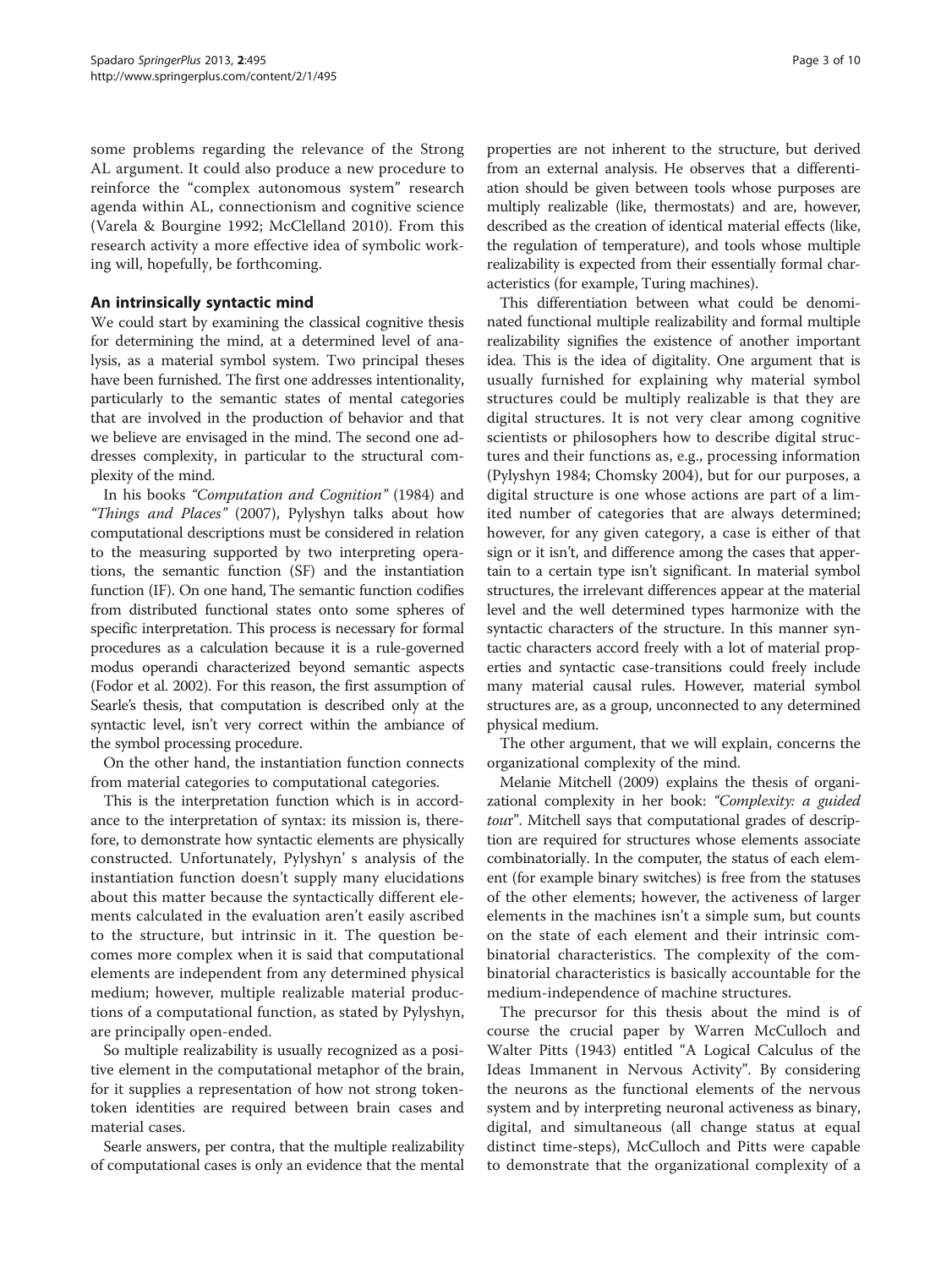certain number of neural networks is adequate for the computing of the formal logic processes (propositional calculus). This development has been very important for the entire area of cognitive sciences because it explains how the processes of the nervous system could be defined, at certain levels, using formal logic and , therefore, how the mind can be described as a symbolic machine; moreover, following recent studies (Volterra & Meldolesi [2005](#page-9-0); Allen & Barres [2009](#page-9-0)) also glial cells could have a relevant role within the brain working and thus in cognition; they usually are smaller than neurons and outnumber them by five to ten times; they include about half the whole mass of the brain and spinal cord, there are various kinds of glial cells, for example, astrocytes, oligodendrocytes and so on; in the past their role has been undervalued but, probably, they have a key role in organizational complexity of the brain and it would be useful a development of a "gliascience" (glial cells differ from neurons) in biopsychology and a "computational glia-neuroscience" in AI (integrating artificial neural networks and artificial glial networks).

The organizational complexity allows the beginning of a more efficient analysis of the syntactic interpretability themes. Assume, for example, that McCulloch and Pitts's idealized neural networks attested the real functional structure of the mind. It would still be true that in designing a computational structure of the mind, we would have to reproduce the all-or-none activity of the neuron onto 0′s and 1′s in binary script, but the structure would be, in a case, non-arbitrarily based on the intrinsic characteristic of the mind, that is, the function that neuronal activity performs in the actions of the nervous system and the production of behavior. Searle considers this question, but he simply declines it by repeating his statement that "syntax is not intrinsic to physics", avoiding the entire issue.

My reference to McCulloch and Pitts should not be considered as an affirmation about how computational operations are really based on mind operations. To the contrary, it is recognized that real neurons aren't only binary switches, and even though neurons are the material units of the nervous structure, the essential functional units are presumably relatively unvarying patterns of activeness in neuronal aggregations (Edelman et al. [2000](#page-9-0)). However, by citing McCulloch and Pitts I would like to show the point that, against Searle, there is nothing discordant in assuming that computational mechanisms could be based on the organizational complexity of nervous structures. It's for this reason that I thought the issue of organizational complexity supports the development of a way to syntactic interpretability: It critically replies to Searle's theoretical thesis, and, at the same time, leaves open the empirical questions about the syntactic interpretability of complex structures like the

mind. The approach to the thesis that I have followed could have theoretical connections for these empirical questions. We have comprehended that for the ground properties of syntactic interpretability it isn't sufficient to only invoke the ideal correlation of the syntactic to the material, such as Pylyshyn's IF; we should also refer to the organizational complexity of the producing structures. For this reason, I believe that Fodor and Pylyshyn ([1988\)](#page-9-0) are wrong when they say that philosophers such as Hofstadter, Dennett and connectionists such as Rumelhart and McClelland ([1986\)](#page-9-0) should not invoke the complexity as a line of differentiating between cognitive and non cognitive structures. Instead, it's the organizational complexity of determined structures that authorizes the idea that there are other syntactic grades of description for their behavior.

The new research field recognized as emergent computation is very hopeful (Bertelle et al. [2006\)](#page-9-0). Emergent computation is the analysis of complex structures having three general characteristics: (1) they are made of a group of agents each of which replaces explicit rules; (2) the agents interact following the rules and thereby generate implicit, emergent general designs; and (3) there is an interpretation function that connects the general designs onto computations. In these emergent computational structures the low-grade agents are themselves tools that have only a formal specification, but since they are usually plain—e.g., the on-off cells of a cellular engine we could clearly conceive biological analogues.

A good biological example could be the mirror neurons, recently discovered by Rizzolatti and his research team (Rizzolatti et al. [2004\)](#page-9-0). These neurons fire both when an animal acts and when the animal looks at the same action performed by another one. Thus, the neuron "mirrors" the behavior of the other, as though the observer were himself acting. Such neurons have been directly studied in primate and other species. In humans, mirror neuron activity has been recognized in the premotor cortex, the supplementary motor area, the primary somatosensory cortex and the inferior parietal cortex (Kohler et al. [2002](#page-9-0)). I will call this sort of mechanism "Neuro-Motor Analogical System" (NEMOANSY) because it is situated almost in the motor cortex and it is based on a analogy-making model that is considered a very important tool of intelligence: the cognitive scientist and philosopher D.R. Hofstadter said analogies are the core of cognition (Hofstadter [2001\)](#page-9-0). Moreover, to understand the actions of others it is necessary not only a inner syntax but also the sharing of it between agents (humans and non-humans).

## Biological symbols

A good example of a structure that has a syntactic grade of operation in this context is given by living cells. De facto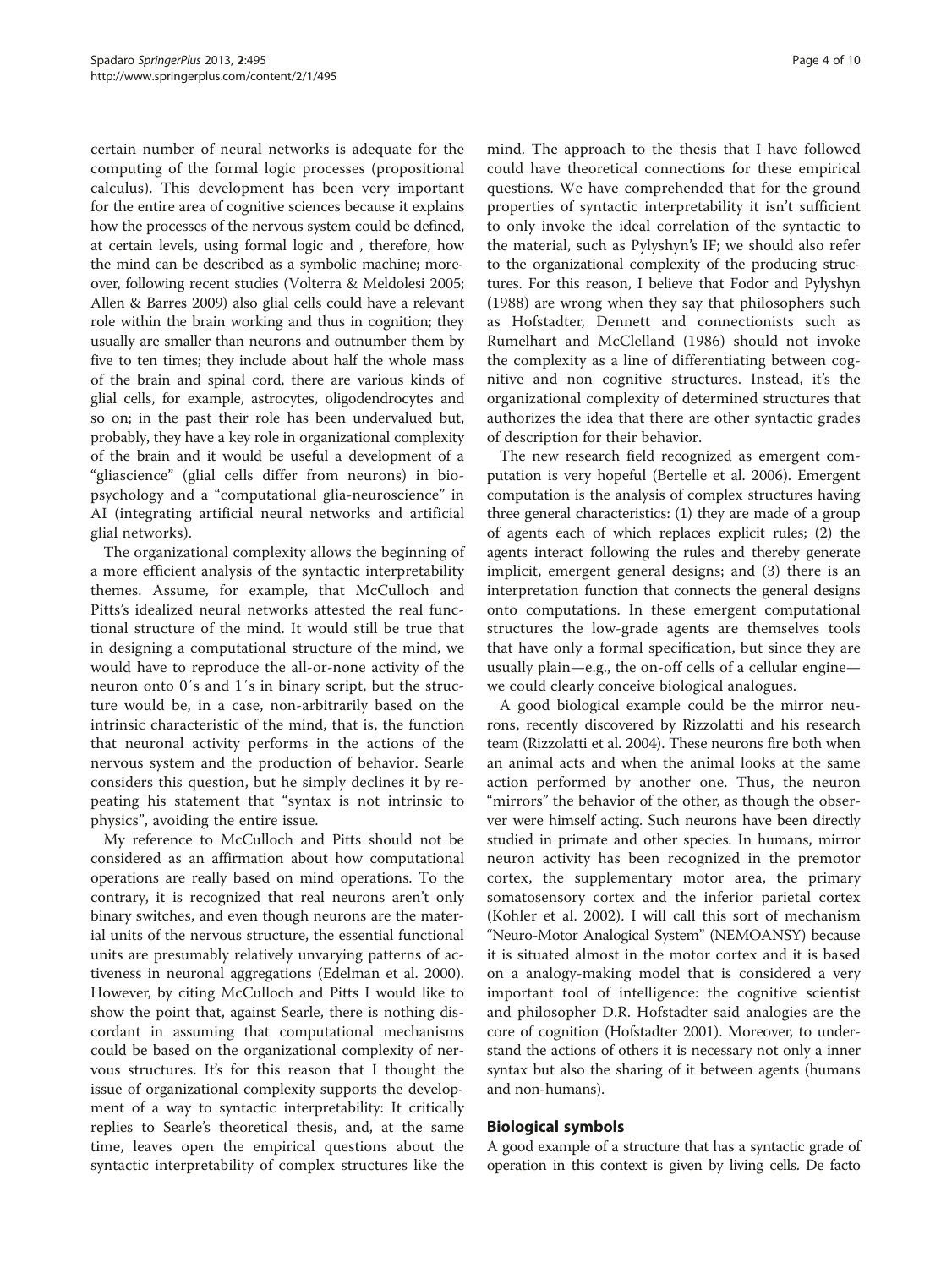cells represent a minimum, emblematic exemplification of a structure that is independent (this point will be made clear later) and naturally operational on a syntactic grade, therefore, I will continue discussing them.

In cells the syntactic grade can be certainly assimilated to the so-called "genetic code" whereby genes (the DNA) indicate the types of proteins a cell can produce. More correctly, the "genetic code" alludes to the laws that assign characteristic amino acids to the characteristic triplets of the nucleotide bases in DNA. Protein synthesis, therefore, includes specifications that are written in DNA and then "deciphered" by a complex mechanism including molecular transcription as the production of mRNA by RNA polymerase and nucleotides, and "translated" (production of protein by mRNA, ribosome, etc).

The relationship of specification between DNA and proteins has a certain group of characteristics that legitimize, utilizing the syntactic term "code", its explanation. First of all, the genetic code is quasi-universal: with the exception of mitochondria, nucleotide triplets describe each time the same amino acids indifferent to what the living being is; for example, the triplet AAG (adenine–adenine–guanine) designates lysine in all the organisms from a bacter to a human being. Secondly, the code is arbitrary in the sense used by Maynard Smith who said it is difficult to explain why a code in which GGC signifies glycine and AAG signifies lysine is more appropriate or defective than one in which the significances are reversed (Maynard Smith [1989\)](#page-9-0). Thirdly, the code is compositional, namely, there are a lot of chances for nucleotide triplet compositions in a linear pattern. Fourthly, the code is digital because what a nucleotide triplet counts on its sign out of a limited number of classes and material variations within determined limits among tokens of a given class making no difference to their being part of that class (Ganti [2003\)](#page-9-0).

These four characteristics: quasi-universality, arbitrariness, compositionality, and digitality allow the explanation of the genetic code as including syntactic connections. But the genetic code doesn't count on an interpretation function given by an outer spectator; neither it is a set of rules applied by a control that is external to the cells. In a certain degree, it is a set of conditions put in the metabolic processes that establishes the cell as an individual. To give this point its right accent in this context, I would use Howard Pattee's interpretation of the connection between the material and the syntactic aspects in biological structures (Pattee [2001\)](#page-9-0). Pattee distinguishes the rule of nature themselves which are universal and closed (holonomic) from systems that conform to the rules of nature and further limit the movement of matter (non-holonomic systems). In Pattee's viewpoint, the existence of such supplementary architectures in a structure could ground its syntactic interpretability: we connect the structures onto syntactic elements, which can be

explained without designating the material structures realizing them.

We can now consider how DNA, as a natural syntactic structure, is and must be inserted into the inner workings of the cells. Generally, nucleotide triplets are able to specify themselves in amino acid if and only if they are properly included in the cells' metabolism, for example, in the myriad of enzymatic modifications in an intricate chemical net. This network has a "chicken and egg" nature at different levels. Firstly, proteins can proceed only from a decoding procedure, but this procedure itself can't occur without proteins; and secondly, the protein decodification and construction procedures must be accurately located within the intracellular environment, but this ambiance is itself a consequence of those very procedures (Maturana & Varela [1987\)](#page-9-0). Therefore, when we refer to DNA coding for proteins we are not indicating a determined kind of syntactic causal connection; we are, rather, concentrating a long constant causal sequence of physical and biochemical occurrences. It is exactly the constancy and predictability of all sequences that ground on nucleotide triplets as symbols that are valid for amino acids.

Therefore, the genetic code can be used as a counter example to Searle's position that syntax is basically relative to the spectator. This can be right, only with a determined specification. Although I am claiming that it is admissible to see the specification relationship between DNA and proteins on a symbolic level, I am not claiming that we could overlap the software-hardware differentiation from symbolic computation onto the biological cells. E.g., we could examine a declaration from F. Dyson's book "Origins of Life"; he said that hardware evaluates information; software incorporates information. These two elements have their analogues in biological cells; proteins are hardware and nucleic acid is software (Dyson [1985](#page-9-0)). But protein and nucleic acids are not "exactly analogous" to hardware and software levels. The connection is not very correct because although there is a legitimate point in which the "self-description" of the protein-design of the cells included in DNA could be explained formally, it must be considered that the concept "self description" is a shortcut to refer to connections that must be dynamically incorporated. There isn't a specific analogy to this dynamical incorporation in software.

Now, we can see that the description of syntactic interpretability explained by the case of DNA in living cells is strongly favorable for the material symbol structure model of the mind, which is contrasted by Searle's thesis. This model plainly takes symbols at apparent value and uses them as if they were free from the neural processes on which they are based. Considering living cells as a structure that has a biological syntactic grade of processing, we can say that there isn't a complete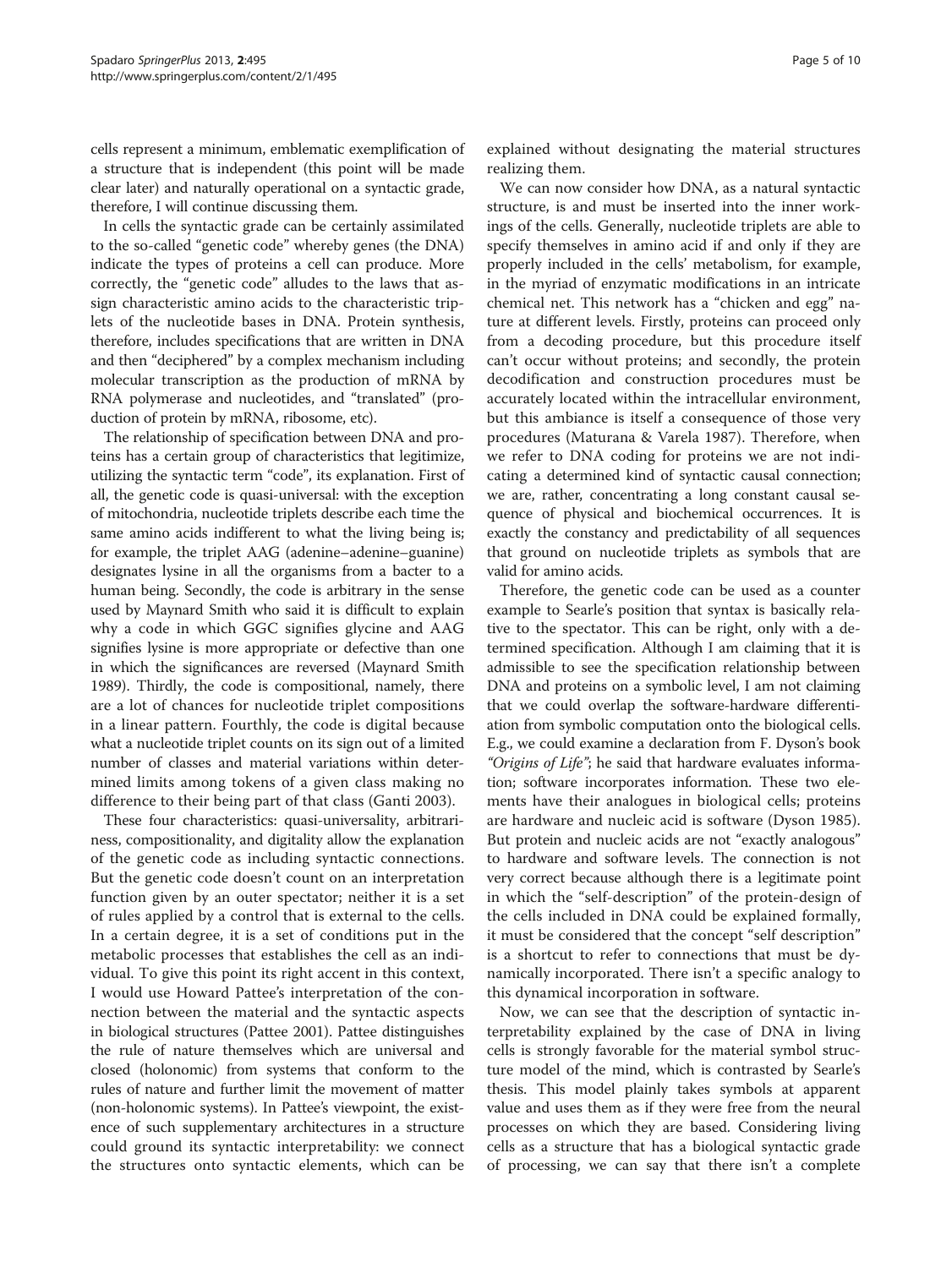independence of the symbol substrates from the dynamical environment in which they are inserted. This point has significative consequences for the position of "Strong AL" and for the AI debate between connectionism and the symbol processing model.

### Bound symbols

In this paragraph I will try to explain how these symbols, intrinsic to natural and also artificial structures, are integrated with each other, in reference to the so called "binding problem". The binding problem is, firstly, an interdisciplinary question analyzed in cognitive sciences, philosophy of mind, biology and Al (in particular in the connectionist approach). We can define it by saying that we perceive the outer world where we live as constituted by complex objects that are compounded by their colors, shapes, movements and so on. To recognize an object, we must determine not only its parts and properties, but also how those parts and properties are combined. We want to study what workings allow us to perceive the correct conjunctions, for example a pair of blue jeans as blue and a white T-shirt as white and not the reverse.

One of the most interesting theories about this question is the so called "FIT" ("Feature Integration Theory") by Anne Treisman (Treisman [1999\)](#page-9-0). This model analyzes three distinct spatially selective procedures to solve the binding problem: selection by a spatial attention window, suppression of locations from feature maps comprehending undesired features, and top-down activation of the location comprehending the focused on objects. The "window of attention" checks a master map of areas, selecting the characteristics active in corresponding areas of some specialized feature maps. These features can be considered as tokens or symbols because the binding problem is present also in words and sentences. For example some experiments have established that readers are deeply perceptive to multi-letter units of analysis (Lima et al. [1983\)](#page-9-0). The binding problem is also discussed by connectionists that describe it using two groups of binary units for codifying the position of a point in a two-dimensional space. The units with activation in the X and Y groups depict the x and y coordinates (Rumelhart et al. [1986](#page-9-0):88-90). The binding problem will emerge if two points must be encoded at the same period of time, it isn't possible to say which X coordinate goes with y coordinate.

My idea is that, both in biology (in particular in genetics) and in AL, symbols are not only intrinsic to matter but they interact and integrate with themselves.

Can one symbol be isolated? As explained by the philosopher and cognitive scientist Douglas Hofstadter, this is probably not possible because symbols, in the world, are always connected to other symbols; he used the example of males and females of a determined species that are always together (Hofstadter [1979:](#page-9-0)359). Moreover, I add that symbols of a determined type are not only useful but necessary to comprehend the characteristics of another type of symbols.

However, the binding process is always constituted by interactions of symbols, that are all necessary (I will clarify why I emphasize the term "all"). As we have seen the DNA code is a good example of how syntax is inside matter but it is necessary to specify how single genes are bound. One method to comprehend the binding is to consider DNA as a matrix of symbols (an approach used also in AL and AI) that represent the binding sites: there is a matrix symbol for all possible positions in every site; the result for every site is obtained computing the sum of matrix values for a determined sequence of a specific site. Professor G. Stormo has elaborated a "binding rule" for DNA code (Stormo [2000](#page-9-0):19) that could be interpreted as a syntactic rule because it describes the formal behavior of these symbols interaction and binding. However, this thesis could be invalidated if we consider that about 99% of DNA is non-coding and named by Susumo Ohno "Junk DNA" (Ohno [1972\)](#page-9-0). I think that this name is totally inappropriate because, adopting the traditional Ockham razor in genetics, these genes should be eliminated by evolution if they are really useless and moreover the inner syntax, that we are defending, wouldn't consider the majority of the symbols (the genes).

But recent studies of the "ENCODE" project (published in September 2012) have demonstrated that over 80% of "junk DNA" participates in a variety of biochemical purposes (Pennisi [2012](#page-9-0)). My opinion is that every gene participates in some processes and interacts, binding to others, because the interpretability of a symbol, as I tried to explain, is connected to all the symbols of a determined language (biological or artificial) and syntactic rules should be valid for all the elements of the language itself.

## Artificial life and functionalist theories

As reported by Christopher Langton and Thomas Ray, "Because we cannot observe life on other planets, we are left with the alternative of creating Artificial Life forms on earth. We will discuss the approach of inoculating evolution of natural selection into the medium of the digital computer. This is not a physical\chemical medium; it is a logical\informational medium" (Langton [1995:](#page-9-0)179). The framework of this observation is a consideration on machines, and how, in the evolution of cybernetics and the formal theory of computation, "The 'logical\informational medium' of a machine is divided from its physical support of construction, and we discover that "to be a machine" is a characteristic of the former, not of the latter.to make this thesis correspond to the same idea in the case of living beings, it is necessary to make a supplementary premise that organisms practically are a kind of machine; the type of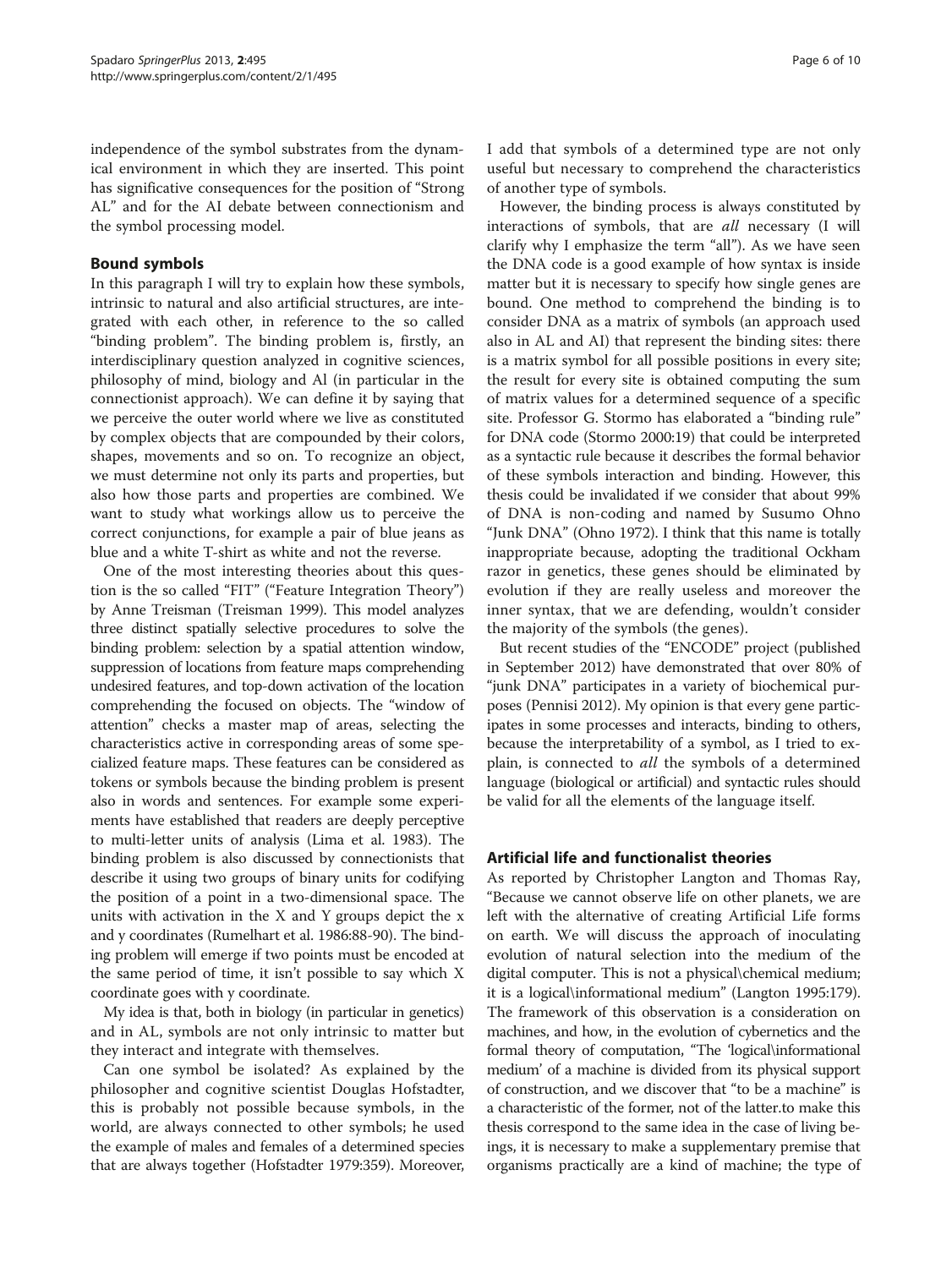machine could then be delineated by a peculiar structure (see Fontana et al. [1994\)](#page-9-0).

In philosophy this thesis is common not so much in debates on life but in debates on mind and is known as functionalism (Putnam [1975](#page-9-0)). The conviction is that the logical form of a mind can be separated from its physical supports, and that mentality is a character of the former, not of the latter. The functional aspect of a state is something conceptual in the sense that it can be determined as a group of relationships without referring to the physicality of the states that happen to incorporate those relationships; and any physical element that can sustain the appropriate network of relations will be sufficient to actuate the functional role. However, the multiple realizability of mind comes from metaphysical functionalism. When metaphysical functionalism is connected with what is often called "computation-representation functionalism", the idea that, using a psychological definition, mental states could be described as constituent algorithmic processes delineated over symbols after the configuration of a computer program; we reach the viewpoint that it is possible to design minds in a formal computational (symbolic) medium (Strong AI) but it is not very clear how physical and logical form can be totally divided in an living being.

Strong AL could be the computational side of metaphysical functionalism referring to the biological class of life in place of the psychological class of mind. Strong AL assumes that what makes a state a "living" state (involved in, for example, metabolism) is plainly its functional aspect. However, the logical configuration of a living being—the body of functional relations containing all its constituent states and processes—can be appointed without alluding to the living entity's physical structure; and the physical structure can be anything as long as it can sustain the correct class of functional relations. So, multiple realizability accords with the biological sphere. Strong AL thesis also assumes, that the logical form of a living being can be understood totally in a symbolic representation, and so we come at the viewpoint that life is possible in a logical and computational medium. Thus, there is a distinction in the kind of computational way taken in Strong AI and Strong AL. In computationrepresentation functionalism, mental modus operandi is supposed to be recursively analyzed in a top-down way, whereas AL biological modus operandi is supposed to be recursively obtained in a bottom-up way. But this difference doesn't deal with the most important element, which is that the target area of epiphenomena in each occurrence (mind or life) is recognized to be obtainable in a computational medium.

So, the inquiry that needs to be answered is if it is really possible to abstract the logical configuration of a living being from its physical structure in the form of a

symbolic definition that could also be a realization of a living structure, in estimating strong AL. The discussion in the previous section suggests this may be impossible. Recall Pattee's ([2001](#page-9-0)) difference between the rate-independent linguistic manner and the rate-dependent dynamical manner in cellular activities. An important point connected with this differentiation is relevant here; as Pattee says, the transduction from the first way to the second is not itself linguistically explained, but, in a certain degree, is realized by the dynamic interaction of the cellular elements following the rules of nature.

This interconnection of corporality and form in the cells has also been considered by Emmeche ([2004](#page-9-0)). He says that the timing of the mechanisms is critical in both the translating of DNA into mRNA chains and in the synthesizing of enzymes, from amino acids to the ribosomes (transcription). The composition is administered by an "attenuation control structure" that includes both the linguistic way (protein coding) and the dynamical way (the material form of the RNA). For this reason, Emmeche criticizes Pattee's linguistic-dynamical differentiation: "Pattee [\(1989\)](#page-9-0) was emphatic about the distinction between a model of life and a realization of some life process […]. Considering the possibility of a 'wet' bottom-up synthesis of other forms of life, we need to expand the kind of analysis given by Pattee to include not only the role of computational models in science in general and Artificial Life in particular, but also the very notion of a model in all its variety, and especially the notion of model organisms in biology." (Emmeche [2004:](#page-9-0)122). Anyway, the element I desire to extract from these statements is that, since the synchronization of transcription and translation proceedings in the cells is very important, the logical shape of the cells, as a dynamical structure, isn't atemporal and absolute (it is a feature of abstract, symbolic figures), but quite time-dependent. For this motif, substance and form may not be divisible in biological structures such as in living beings.

The general question about Strong AL is how it imagines the connection between substance and form in the biological context. Langton states life comes from a specific type of pattern, not substance, an effect of the organization of substance (Langton [1995](#page-9-0)). According to this statement, life can be interpreted as an emergent process dependent on phenomena having a typical shape or organization (Fontana et al. [1994;](#page-9-0) Ruiz-Mirazo et al. [2000](#page-9-0)). But there is something wrong following this interpretation: in the biological context at least, shapes are something, as Aristotle enunciated long ago, that cannot be separated from substance itself. Eric Karsenti uses this sentence correctly when he says: "The problem is that embryogenesis and dynamic cell forms and functions emerge from multiple molecular interactions and interconnected regulatory feedback loops" (Karsenti [2008](#page-9-0):255).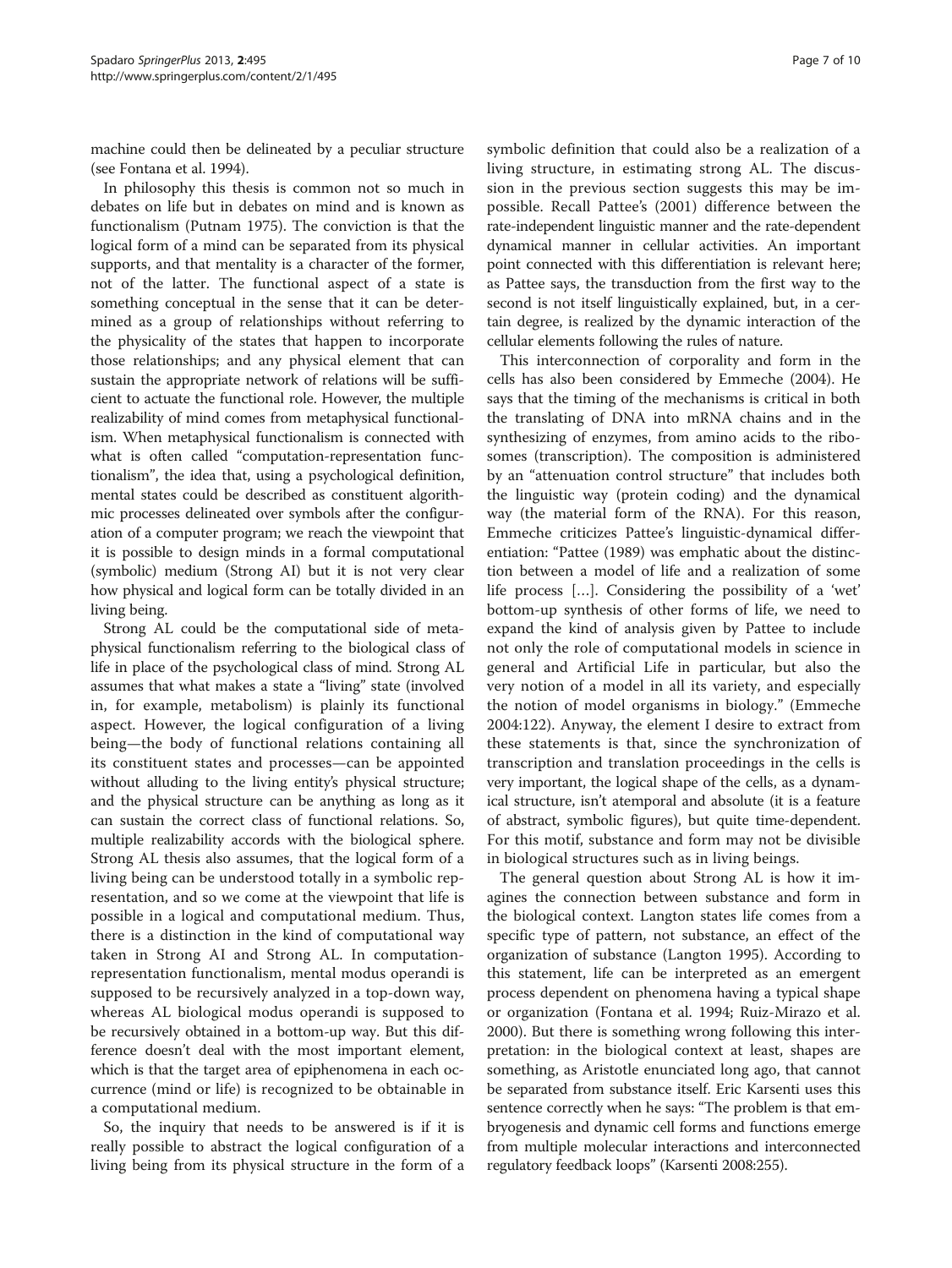It is useful to show that the reasoning just presented doesn't avoid to applying the thesis of multiple realizability per se to living beings. So, what is contested here is the stronger conception of complete computational realizability for living structures. Put differently, none of the observations advanced so far exclude the eventuality of life being realizable in many diverse material media (Searle's conception of physical multiple realizability).What the arguments talk about is the theoretical intelligibility of the notion of purely computational life (Searle's idea of theoretical multiple realizability as enforcement to life). Analogous conclusions were achieved by S. Harnad in his reasoning on symbol grounding and Artificial Life (Harnad [1994\)](#page-9-0). Harnad says that a computational structure in general is a semantically non symbol based structure; it gets grounded only when provided with interpretations. However, a computational pattern of life cannot itself be living: even if the pattern proves to be formally like a living being (if this is its precise meaning). It is, however, only relevant to an interpretation, relevant to some semantic features that connect the symbols of the pattern onto parts of living mechanisms. A current living being, however, though it could involve symbolic mechanisms of different kinds, isn't itself an ungrounded symbol structure.

As Harnad demonstrates in his argument, he is prepared to consider that every essential element for life could be systematically reconstructed in an artificial pattern. Hence, I am a little skeptical of this thesis. If, as Pattee and Emmeche say, the logical structure of living cells has a time-dependent side (for example, having to do with times of reaction), then it is improbable that the logical structure (or form) of a living being can be totally reconstructed in a purely computational structure. I support this thesis provisionally because a solution of the problem in one way or another needs a fully expanded theory of the structure proper to life. The study of constructing such an explanation has certainly begun (Fontana et al [1994;](#page-9-0) Ruiz-Mirazo et al. [2000](#page-9-0)), but remains to be accomplished.

### Analogies with artificial intelligence

The previous argument also has consequences also for the discussion in AI between connectionism and the symbol processing thesis. As observed above, the cognitive approach of the mind as a material symbol structure takes the symbolic grade for granted and uses it as if it were autonomous (in theory) of the neural mechanisms within which it is assumed to be obtained. In the case of biological structures such as the cells, there isn't such independence of the level of symbolism from the besetting dynamic environment. Excluding the biologically unconstrained, top-down theories founded on standards of mental representation, there aren't any reasons against assuming the same conditions hold for the various kinds

of formal regularities to be discovered in the mind and nervous structures. However, it is harder to specify the mechanism accountable for these regularities in structures that are organizationally intricate. This difference in the complexity of the system doesn't legitimize the indifference that the symbol processing approach usually shows to the dynamical framework of symbolic action.

The analysis of the symbol processing modus operandi is nothing new to those who are involved in the connectionist research project (Rumelhart & McClelland [1986](#page-9-0); McClelland [2010\)](#page-9-0). Connectionist models don't take symbols at par value and make entirely top-down considerations about the construction of symbol structures in the mind. Alternatively, symbols are usually treated in the connectionist method as approximate macro-level condensations of operations whose governing rules reside at a "sub-symbolic" grade (Hofstadter [1979;](#page-9-0) Rumelhart & McClelland [1986\)](#page-9-0). This general kind of connections between the symbolic and sub-symbolic grade holds for the DNA in living cells: Delineating nucleotide triplets as "coding" for amino acids is to shorten a lengthy causal catenation of complex intracellular processes whose controlling laws reside at a sub-symbolic biochemical grade. However my use of the cells as a basic criterion of how syntax could be intrinsic to physics turns out to support considerations in reinforcement of connectionism.

The word "connectionism" is of course typically used for patterns of sub-symbolic principles in neural nets. The target here is both to comprehend biological neural nets and to solve questions in the theory of machine learning. Moreover T. Maia and J. McClelland ([2005](#page-9-0)) said that the word "connectionism" should be given a much broader meaning. They interpret a connectionist model as one in which the relations between the variables at any stated time are restricted to a limited number of connections, and the weights of the connections can modify in time. They then show that this group of (meta) dynamic structures includes not only neural nets, but also classifier structures in AI, immune networks, etc.

With connectionism interpreted so broadly, the most relevant concern of the discussion is the theory of autonomous systems (Varela & Bourgine [1992;](#page-9-0) Rehtanz [2003](#page-9-0)). The most important distinction here is between heteronomous structures, which are described by inputoutput functions and an outer control, and autonomous structures, which are determined by internal mechanisms of self-organization. F. Varela has tried to make this distinction more precise by stating that the mechanisms that make up an autonomous system must (1) be connected as a network, (2) generate and produce themselves, and (3) constitute the structure as a whole in the dominion in which those mechanisms exist. Varela reassumes this thesis of autonomous systems as self-constituting nets of mechanisms in what he names the "Closure Thesis,"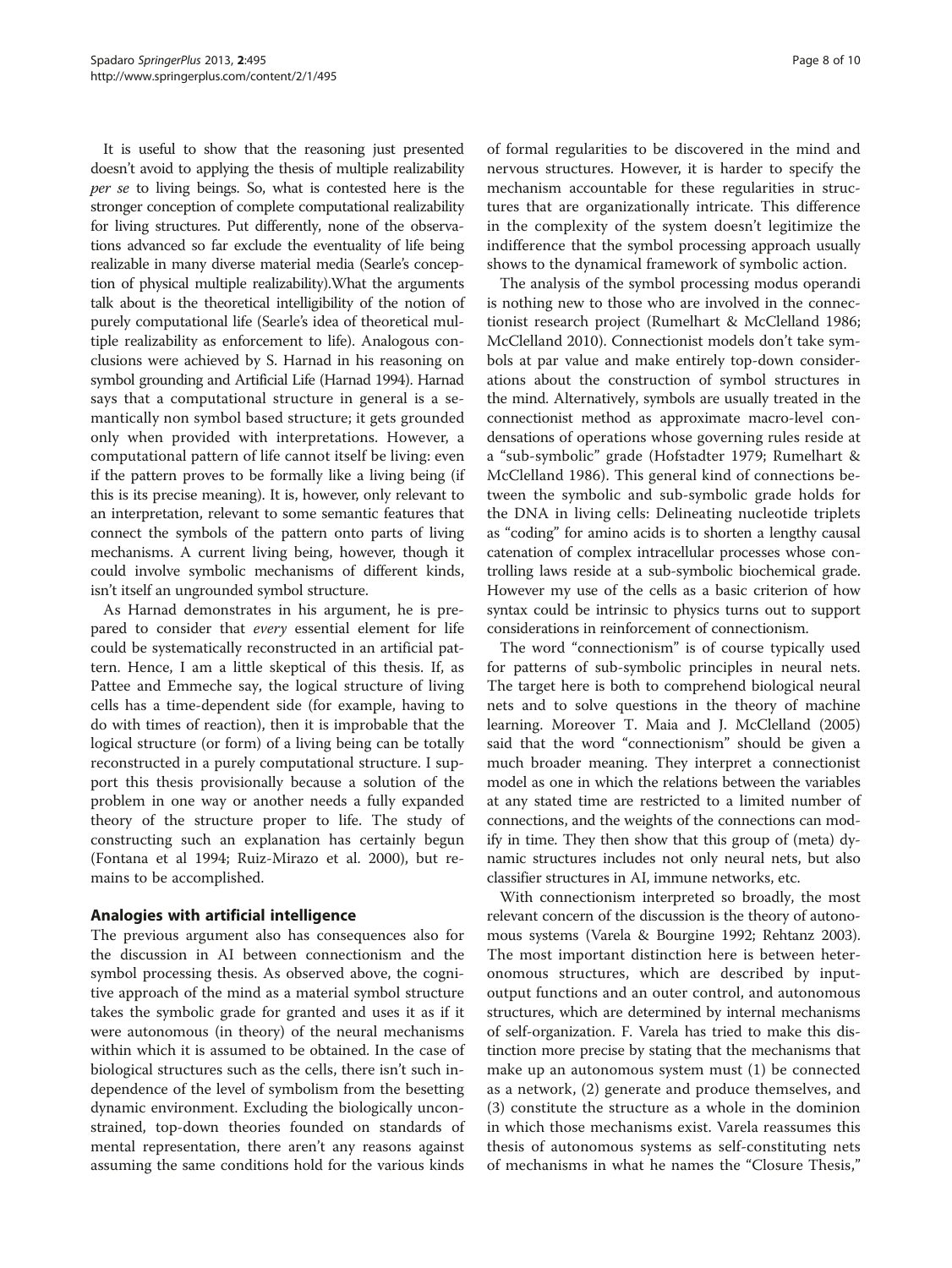which says that all the autonomous systems have operational closures (Varela & Bourgine [1992\)](#page-9-0). The word "closure" is utilized here in its algebraic meaning: a given dominion has closure if all operations determined in the dominion remain within the same dominion. However "operationally closed" in this framework doesn't signify that the structure is materially and relationally closed to the outside, but quite that inner and outer are obtained by the selfconstituting dynamics of the structure itself.

An important example of a structure that is claimed to be autonomous is the nervous system. The thesis of the nervous system as an autonomous rather than heteronomous structure is correct, relative to connectionism and its ratio with the dynamical framework of symbolic activeness. E.g., within neural network research structure whose learning is totally "supervised" and ascribed as heteronomous because it modifies the connections in the network that are managed by an external training sign, as in the learning algorithm known as "backpropagation" (Rumelhart & McClelland [1986](#page-9-0)). Backpropagation can't be described without any concern to such a training sign that is outer and independent of the structure; however, back-propagation connectionist structures cannot be autonomous. Conversely systems whose learning is "unsupervised" catch a key side of autonomy because their exchange to their relations in the network usually depend on cooperative and competitive connections between the nodes without the leadership of any external supervisor (Carpenter & Grossberg [1990](#page-9-0); Smith [2002](#page-9-0)).

However, in this type of autonomous neural network study, one of the most important goals is to comprehending how symbolic mechanisms emerge in the mind. One promising case is the "adaptive resonance" neural network thesis of S. Grossberg, G. Carpenter, and their associate.s (Carpenter and Grossberg [1990](#page-9-0)). Their ART (adaptive resonance theory) and more recent ARTMAP models utilize unsupervised learning rules, but they can also work in a supervised approach when there is feedback from the ambiance. The models fit competitive learning rules in self-regulating control systems hold both attentional and directional substructures. The relationships between these two substructures allow the network to self-organize in real time solid inner configurations in reaction to arbitrary strings of arbitrarily input schemes without any previous explicit representation of the ambiance. Grossberg and Carpenter name a certain group of solid, inner configurations a "recognition code"; the symbols that constitute the code are compressed, yet they are created and stabilized through mechanisms of resonant binding that are distributed across the structure (Carpenter & Grossberg [1993](#page-9-0)). These detections have been recently used to create artificial neural networks with mirror system (NEMOANSY). The BiARTMAP (Butz et al. [2003\)](#page-9-0), using an evolution of the "Adaptative Resonance

Theory", associates achieved actions with resultant actioneffects. Mirror capabilities are given by the associative structure. On the one hand, detected environmental changes establish action associations. On the other hand, stimulated action models create the apprehension of resulting environmental change. The BiARTMAP approach is also used in the ICub robot: it has the size of a three year old baby and is able to recognize and manipulate objects with its hands. This "baby" robot acts in a cognitive scenario, using a hybrid structure (symbolic and sub-symbolic), performing tasks useful to learning while interacting with the environment and humans (Marocco et al. [2010\)](#page-9-0). This robot is built by adopting the strategy of "biological compatibility": the subject acts in a complex environment, learning how to behave in new situations.

Adaptive resonance theory, however, furnishes a model of how solid formal configurations, important for the perception and action, can emerge as an outcome of distributed subsymbolic mechanisms and then act to frame the adaptive behavior of the structure. Moreover, it furnishes the right kind of model to comprehend how syntax can be inner to physics in the ambit of neural and cognitive mechanisms. (Using "right kind" I mean one that satisfies the requisite stated in the third paragraph of addressing how formal orderliness can emerge as an effect of a system's autonomous working while also serving for what the system could do.)

The autonomous systems study project in AL and AI appears, however, to be in a fine position to argue that it can be able to find the rules of "qualitative structures" below symbolic activity in complex patterns. This thesis of a rule of qualitative structure was originally demanded in cognitive sciences by Newell and Simon (Newell & Simon [1977](#page-9-0)) on behalf of their material symbol structure ideas. As we have seen, however, the merely top-down method that this idea takes toward symbol grounding is not satisfactory. Conversely connectionism and in particular the ism of autonomous systems regards the dynamical ambiance of symbolic activeness, and thus hold the promise of a formal "ism" of the necessary and sufficient conditions for symbolic activities both in natural and artificial dynamical structures.

#### Competing interests

The author declares that he has no competing interests.

#### Acknowledgements

I would like to thank Prof. Roberto Cordeschi (Department of Philosophy, Sapienza University of Rome) for his useful suggestions about philosophy of Artificial Intelligence; Prof. Edward Lynch (Sapienza University of Rome) and Dr. Concetta Costa for the revision of this paper.

Received: 9 August 2013 Accepted: 26 September 2013 Published: 1 October 2013